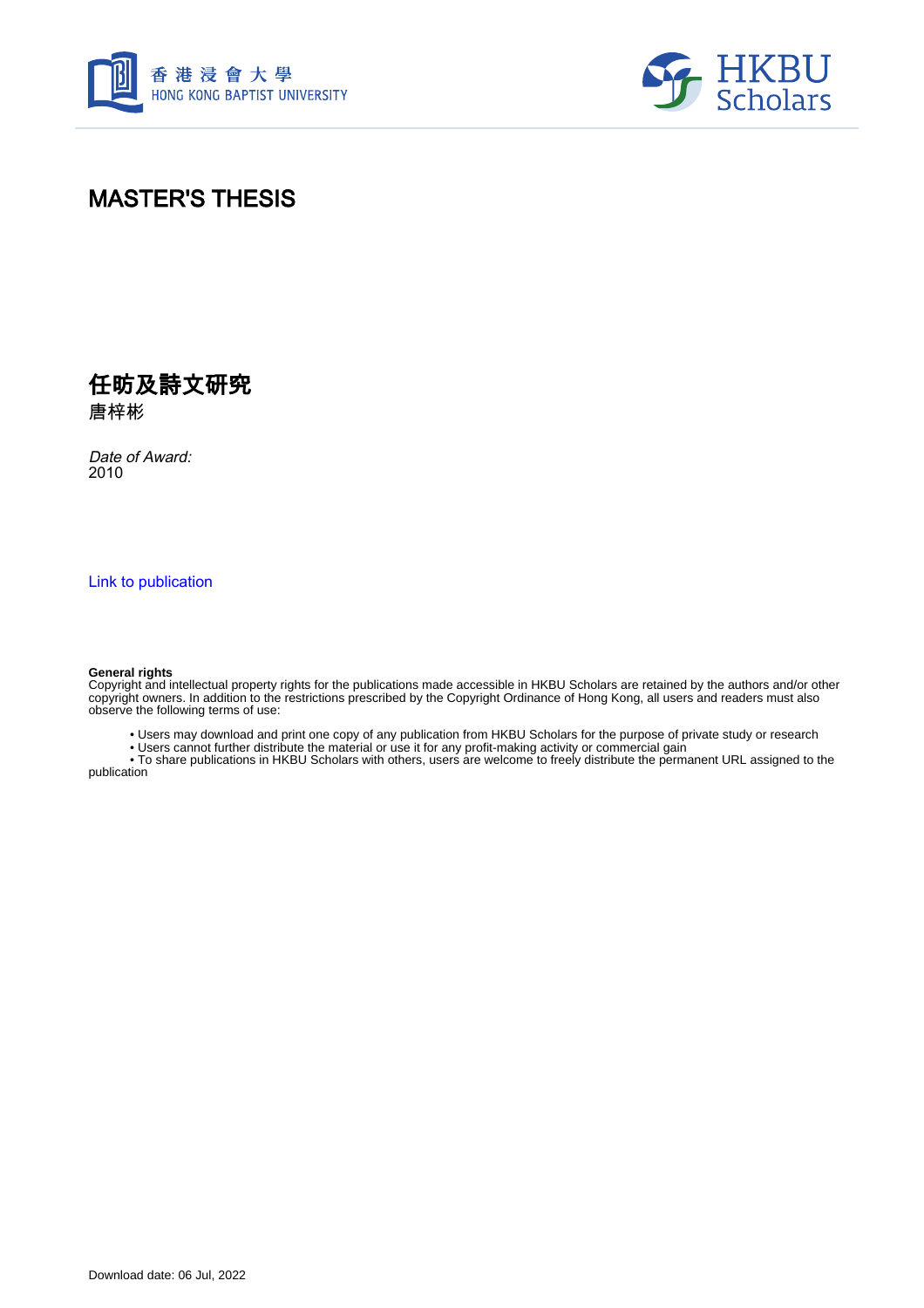# 任昉及其詩文研究

## **A Study of Ren Fang's Life and Literary Works**

唐梓彬

## 哲學碩士學位課程

# 主導老師:葛曉音教授

香港浸會大學

二零一零年八月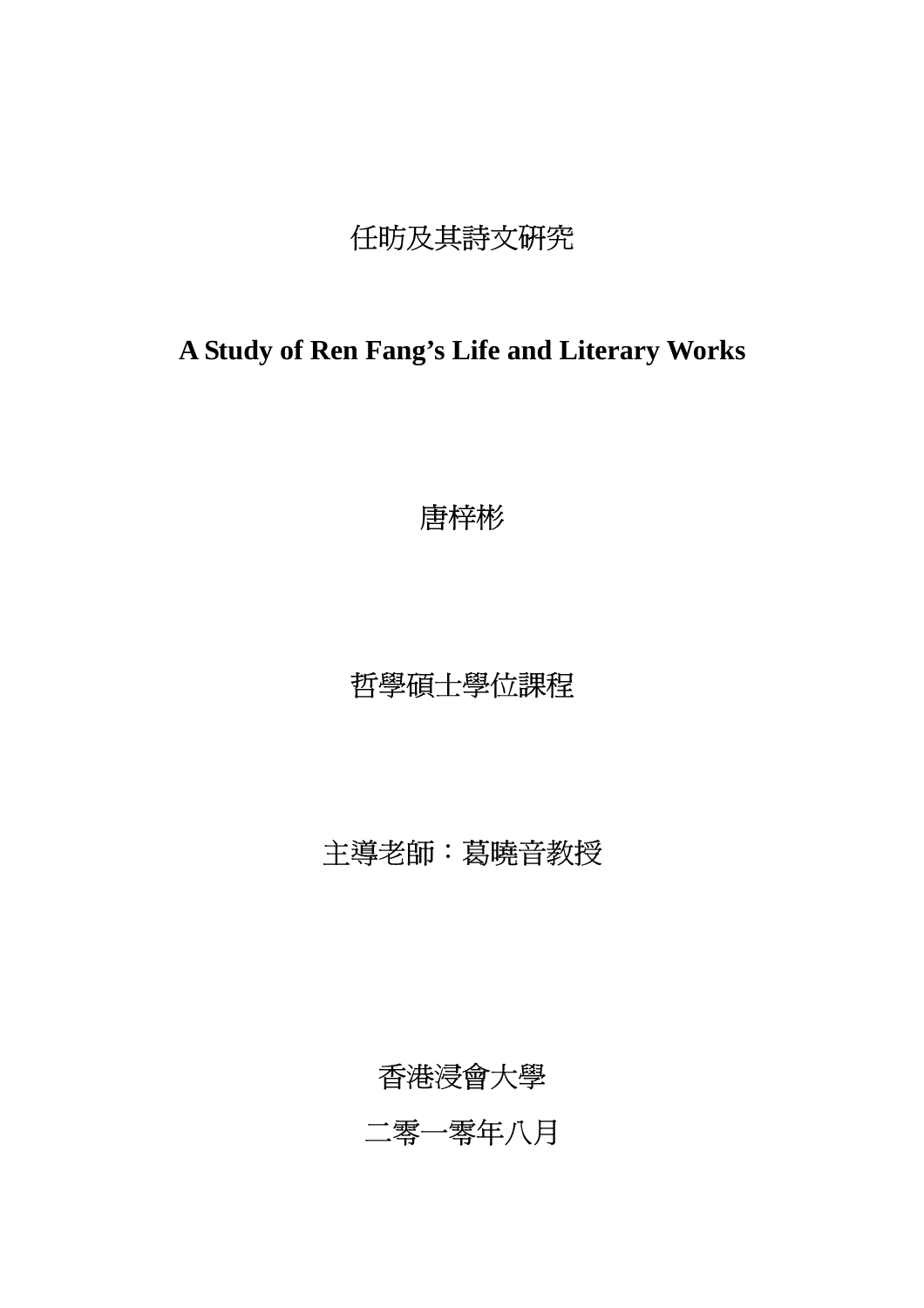#### 論文提要

任昉(460-508)是齊梁文壇中最重要及最具影響力的文人之一,在文學史上 有著特殊的意義。但長久以來卻得不到學界的重視,研究成果十分稀少。有見及 此,本文以任昉及其詩文為研究對象,試圖補充前人研究上的不足,並客觀評價 任昉在中國文學史上的地位。

本論文共分為八章,除第一章「緒論」及第八章「結論」外,各章分別以問 題研究的方式,集中討論種種圍繞著任昉及其詩文的具體疑問。

第二章透過考證任昉的家世,釐清任昉的家族地位,確定任昉出身於一般的 中等士族。又在前人的基礎上重新考訂任昉的生平、仕歷及詩文繫年,嘗試消弭 學界的分岐,為任昉研究提供較爲翔實的背景資料。

第三章以「文學集團」作為切入點,考察任昉的交游情況。然後,根據各集 團的文學活動特點,歸納出當時的文學風氣,進而探討其中影響任昉之處及任昉 獨特的文學思想。

第四章以鍾嶸《詩品》對任昉詩歌的評價爲中心,從優劣兩方面探討任詩的 風格特色,並透過解釋鍾嶸置任昉於中品的原因,評價任昉在詩史上的地位。

 第五至七章以「任筆」為線索,分析「文筆之辨」中「筆」的具體內涵。首 先,從文論的層面對各個時期的「文筆說」加以闡釋,以明「筆」的發展階段及 內涵變化。接著,通過文本閱讀分析,考察「任筆」的藝術特色,嘗試從內緣對 「任筆」作深入的理解。最後,從文體革新的角度,論證「任筆」在文體發展史 上的獨特地位。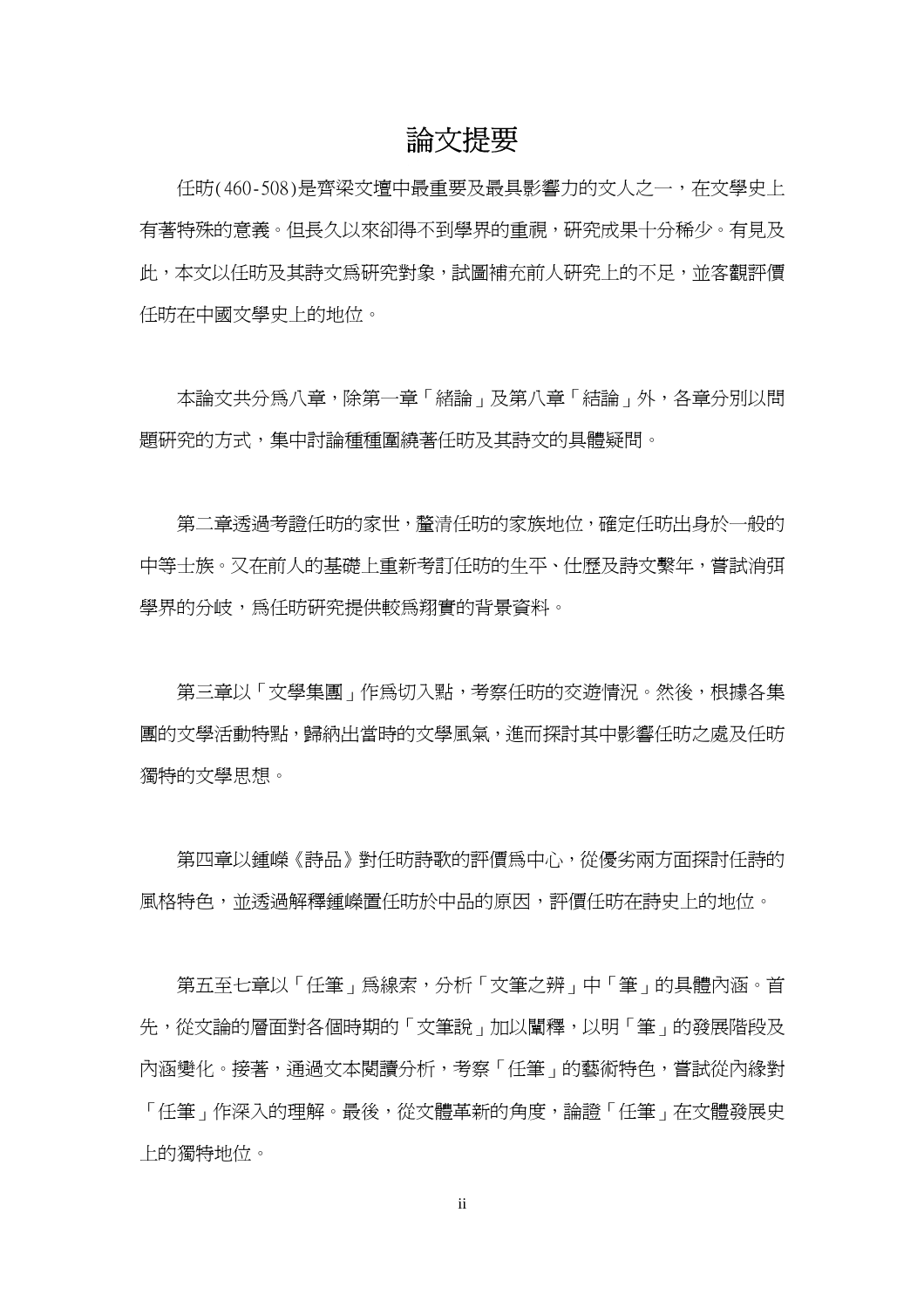#### **Abstract**

Ren Fang (460–508) was one of the most outstanding and influential literati in the Qi and Liang Dynasties (479-556). His role in Chinese literary history is of remarkable significance. However, very little has been done on the life and literary works of this important writer. For this reason, the present thesis attempts to fill this lacuna by conducting a comprehensive study of Ren Fang, aiming to give an objective evaluation to his place in the history of Chinese literature.

 The thesis contains eight chapters. Chapter One is an introduction and Chapter Eight is a conclusion. The other chapters each deal with a certain issue for investigation.

 Chapter Two is an examination of the genealogy of Ren Fang, who was, according to my study, descended from a middle-class gentry family. To achieve this goal, the chapter presents a new profile of Ren Fang's life, his official career and the chronology of his literary works.

 Chapter Three describes Ren Fang's associations with the literature clubs of the time. The chapter investigates the current trends of literary activities so as to evaluate to what degree Ren Fang was influenced and thereby analyze his literary thought.

 Chapter Four discusses how to understand Zhong Rong(465-522)'s views on Ren Fang's poetry, which was classified as "middle" in Zhong's *Shipin*. The findings in this chapter yield important hints to a re-evaluation of the place of Ren's poetry in the history of Qi-Liang poetry.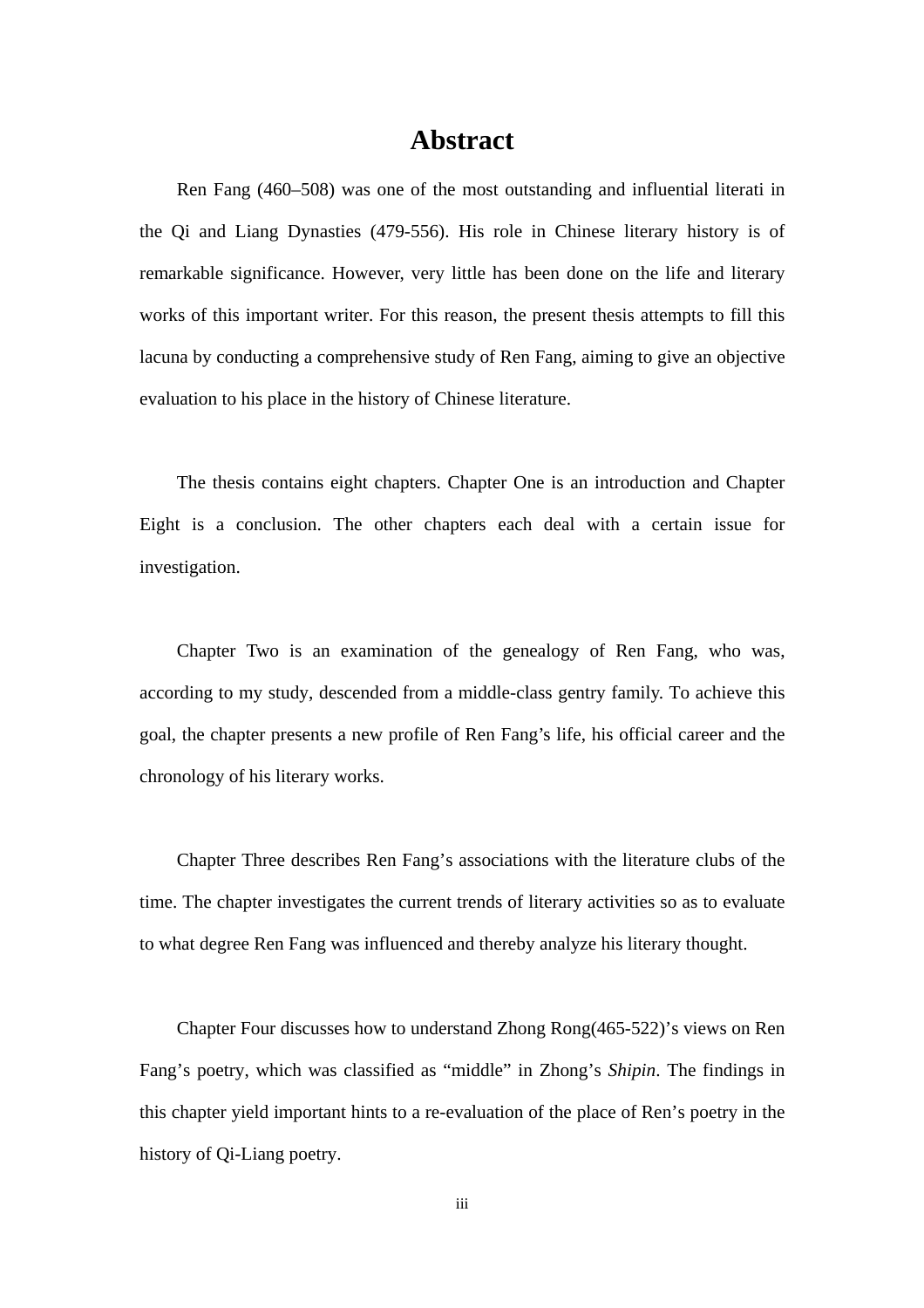Chapters Five to Seven deal with different issues concerning "the prosaic writing of Ren" (*Ren bi*). The first focus is a historical survey and study of the paired concepts of "pattern" (*wen*) and "writing brush" (*bi*), which metaphorically refer to literary embellishment and literary representation, focusing on their connotations and evolutions during the Wei, Jin and Southern and Northern Dynasties (220-587). The next focus is a discussion of the aesthetic appeal of Ren Fang's prose. The final focus is an evaluation of Ren Fang's place in the history of Chinese literature. The main criterion of this evaluation is his innovative contributions to the genre of *bi*, prosaic writing.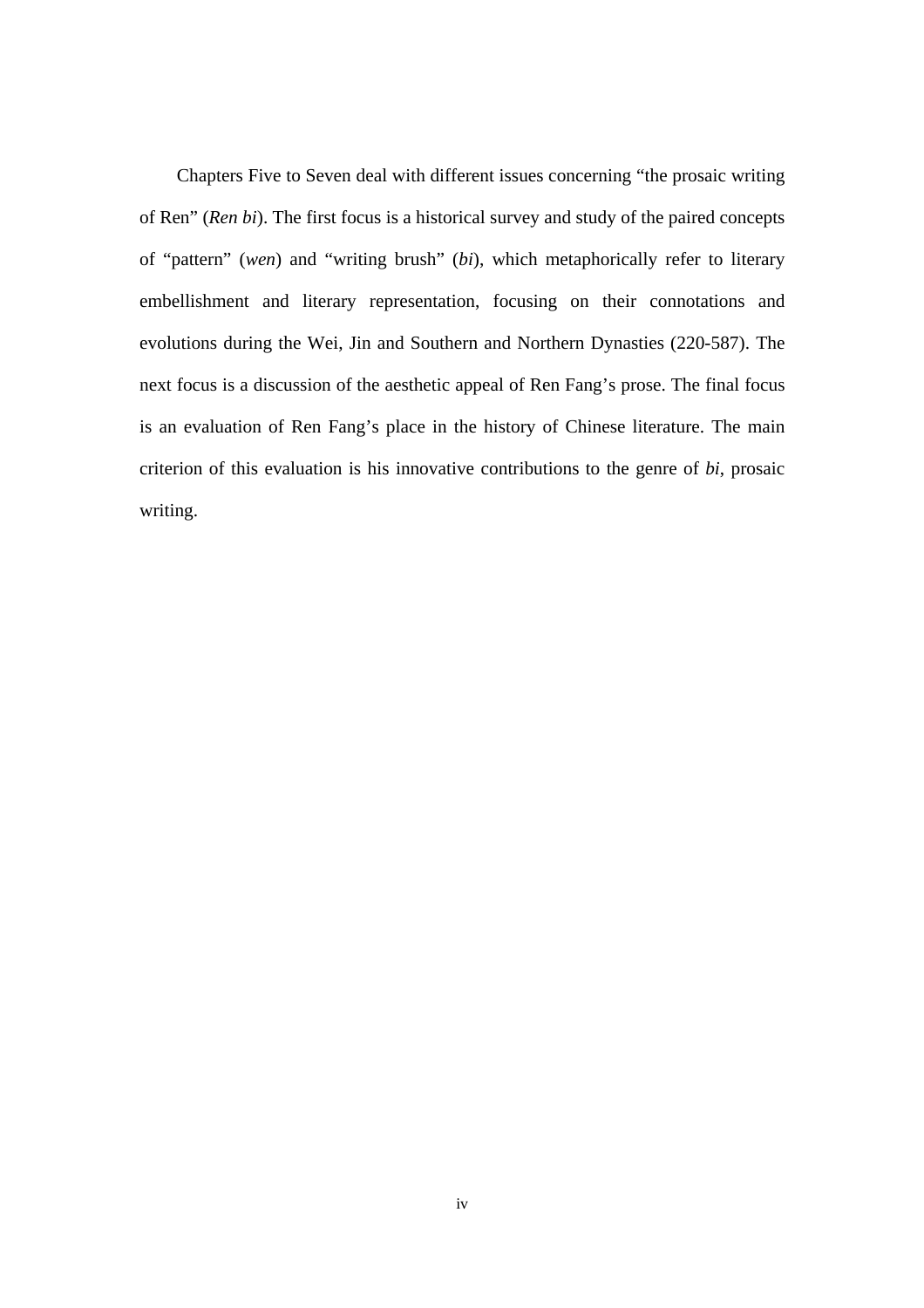目錄

|    |                 |     |                         | 頁數                            |
|----|-----------------|-----|-------------------------|-------------------------------|
| 聲明 |                 |     |                         | $\mathbf{i}$                  |
|    | 論文提要            |     |                         | $\mathbf{i}$ $\mathbf{i}$     |
|    | <b>Abstract</b> |     |                         | $\overline{i}$ $\overline{i}$ |
| 謝辭 |                 |     |                         | V                             |
| 目錄 |                 |     |                         |                               |
|    | 第一章             | 緒論  |                         |                               |
|    | 第一節             |     | 研究範圍及動機                 | $\mathbf{1}$                  |
|    | 第二節             |     | 前人研究回顧與探討               | 3                             |
|    |                 | 第三節 | 預期目標及研究價值               | 1 <sub>0</sub>                |
|    | 第四節             |     | 研究方法及章節架構               | 1 <sub>0</sub>                |
|    |                 |     |                         |                               |
|    | 第二章             |     | 任昉的家世、生平及詩文繫年           |                               |
|    | 第一節             |     | 世系溯源                    | 13                            |
|    |                 | 第二節 | 任昉的生平及詩文繫年              | 15                            |
|    |                 |     |                         |                               |
|    | 第三章             |     | 任昉的交遊考察                 | 20                            |
|    |                 |     |                         |                               |
|    |                 |     | 第四章 論任昉詩歌的風格特色及其在詩史上的地位 |                               |
|    |                 |     | ——以鍾嶸《詩品》評語爲中心          | 47                            |
|    |                 |     |                         |                               |
|    |                 |     | 第五章 「文筆說」之「筆」義辨         | 7                             |